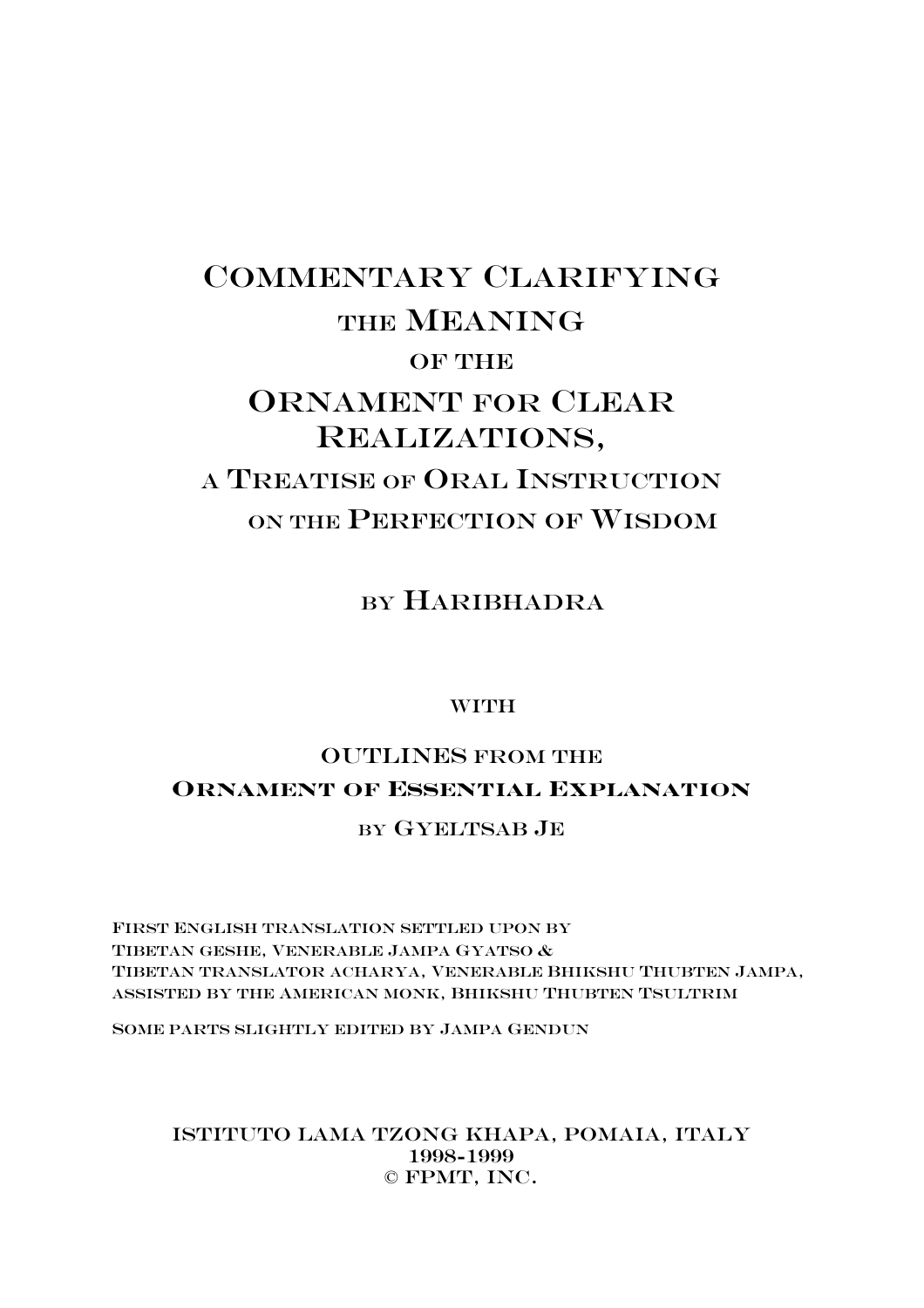# **COMMENTARY CLARIFYING THE MEANING** of the Ornament for Clear Realizations. a Treatise of Oral Instruction on the Perfection of Wisdom

# **INTRODUCTION**

### 1 Meaning of the title **1A Actual** 1A1 Translation of the title

In the Indian language: Abhisamayalamkara prajnaparamita upadesha shastra vriti

In the Tibetan language:

# ॵॖॸय़ऄॗऀख़ॱड़ॕॺॱॸॢॱॺॗऀढ़ॱय़ॺॆॱॺॺ<sub>ॕ</sub>ॸॺग़ॺॏॱॺॺॗढ़ॱॺॶॕॺॱॺॸॕढ़ॱय़ॸॱ<del>ढ़</del>ॖॕॺऻॺॱय़ॺॆॱक़ॗढ़ॱड़ॱॖॼॸऀॱॺॿॊॖॺॱॸॱॱ

In the English language: Commentary on the 'Ornament for Clear Realizations, A Treatise of Oral Instruction on the Perfection of Wisdom'

## 1A2 Explanation of the title

### **1B Ancillaries** 1B1 Enumeration of the parts

# **PART ONE**

# 1B2 Translator's homage

Homage to all the buddhas and bodhisattvas.

### 2 Meaning of the text 2A Engaging in the explanation 2A1 Expression of worship and promise to compose

Reverently I pay homage to the Perfection of Wisdom in order to thoroughly reveal the stanzas of its ornament as being an ornament of all.

# 2A2 Proving that [Haribhadra] is suitable to compose the commentary 2A2A Proving that [Haribhadra] possessed the outer condition: the oral instructions of virtuous friends

#### $2A2A-1$ The way Arya Asanga thoroughly explained

Yearning for migrators, he yearned deeply. Arya Asanga, himself a refuge, having listened to the Invincible Protector, thoroughly explained the great treatise.

#### $2A2A-2$ The way Vasubandhu unraveled [the Perfection of Wisdom]

Vasubandhu, a friend benefiting migrators, taking his belief as foremost, thoroughly unraveled through fully relying on objects of knowledge as being internal.

#### The way Arya [Vimuktisena] revealed [the Perfection of  $2A2A-3$ Wisdom1

Also, he who is called Vimuktisena, who is included among the superiors, having seen that done by [Vasubandhu] as not done [in accordance with the accepted view], revealed with a mind abiding in the middle way.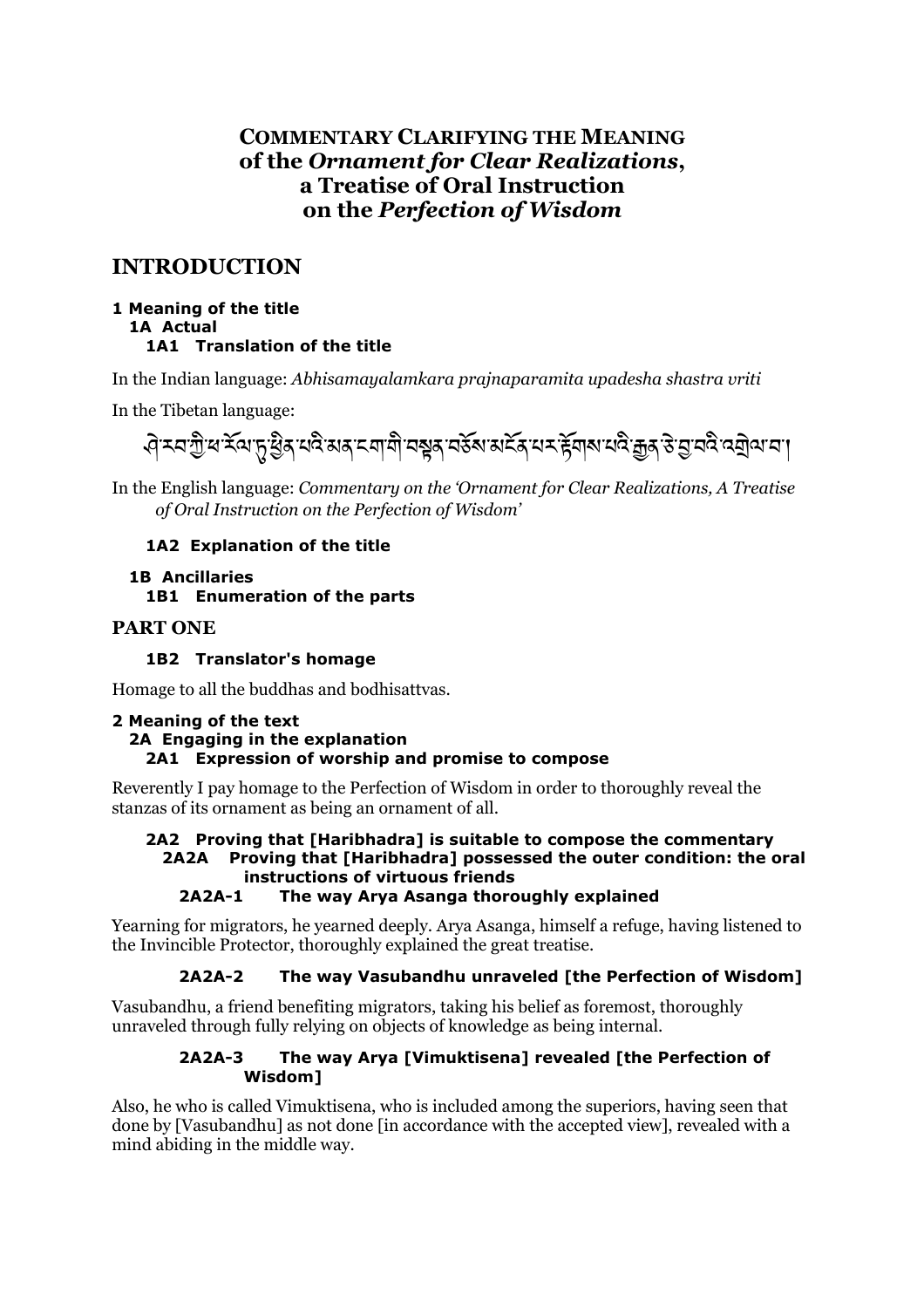### **2A2A-4 The way Venerable Vimuktisena thoroughly explained [the Perfection of Wisdom]**

While abiding on the ground of faith the Vimuktisena after him, not finding [complete presentations in] all the treatises, made a thorough explanation in accordance with his own [findings].

### **2A2B Proving that [Haribhadra] possessed the inner condition: the wisdom which realizes the meanings of the treatise**

Likewise, other scholars elucidated [the word meaning of the *Perfection of Wisdom*]. Only some found [the full meaning] of the treatises. It is amazing that I found it likewise.

# **2A2C Thereby [Haribhadra] is suitable to compose the commentary**

Very difficult to find by [scholars] like them what this profound path is like, found through the power of the [blessing of] Buddha - is suitable to be analyzed by scholars.

# **2A3 Subduing pride and the reason for generating delight**

Although not the object of my experience in all ways, because it accords with achieving merit, I generated delight [in composing this commentary] as I desire to benefit myself and others.

### **2B Positing the explanation itself 2B1 Expression of worship 2B1A Making the connection**

Arya Maitreya thoroughly presents himself as one who accords with holy conduct. By means of his exalted wisdom of individual analysis, he came to understand that the principal cause of attaining all goodness is very lucid faith in the subject of the *Perfection of Wisdom*. In order for others to generate very lucid faith and engage Bhagavati–the source of unsurpassable and unfathomable precious qualities–shortly, at first, he pays homage to the mother with the preceding [stanza], expressing her excellent qualities just as they are.

### **2B1B Root text 2B1B-1 The meaning of the words 2B1B-1A Praise 2B1B-1A1 Praising by means of the qualities of the three knowers**

That which through the exalted knower of all leads hearers seeking pacification to peace, *Which through the exalted knower of paths causes those helping migrating beings to achieve the aims of the world,* 

And through the perfect possession of which the subduers set forth these varieties having all aspects;

## **2B1B-1A2 Praising how they act as mothers of the four superiors**

To the mothers of the buddhas as well as the host of hearers and bodhisattvas,...

### **2B1B-1B Homage**

...I pay homage.